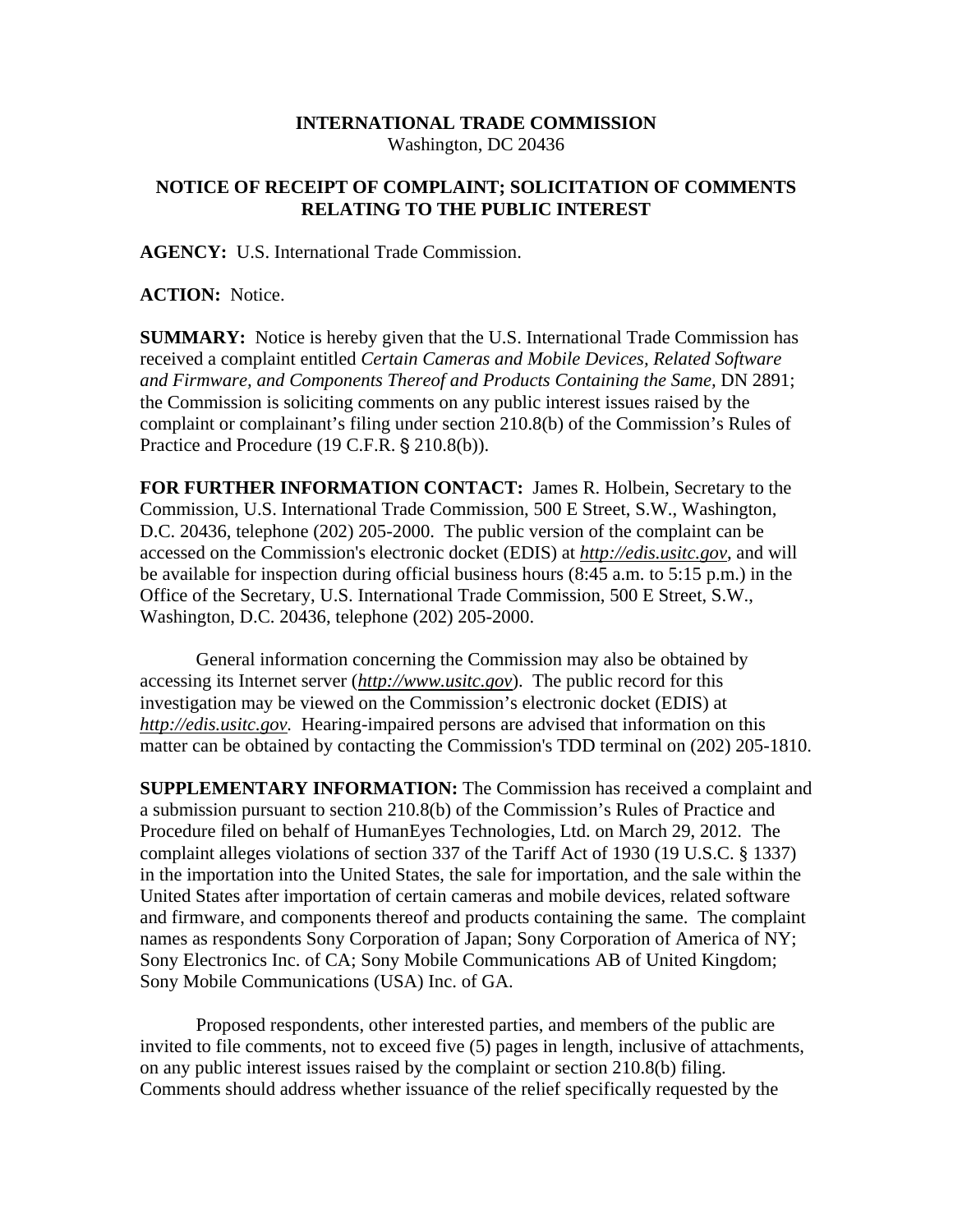complainant in this investigation would affect the public health and welfare in the United States, competitive conditions in the United States economy, the production of like or directly competitive articles in the United States, or United States consumers.

In particular, the Commission is interested in comments that:

- (i) explain how the articles potentially subject to the requested remedial orders are used in the United States;
- (ii) identify any public health, safety, or welfare concerns in the United States relating to the requested remedial orders;
- (iii) identify like or directly competitive articles that complainant, its licensees, or third parties make in the United States which could replace the subject articles if they were to be excluded;
- (iv) indicate whether complainant, complainant's licensees, and/or third party suppliers have the capacity to replace the volume of articles potentially subject to the requested exclusion order and/or a cease and desist order within a commercially reasonable time; and
- (v) explain how the requested remedial orders would impact United States consumers.

Written submissions must be filed no later than by close of business, eight calendar days after the date of publication of this notice in the *Federal Register*. There will be further opportunities for comment on the public interest after the issuance of any final initial determination in this investigation.

Persons filing written submissions must file the original document electronically on or before the deadlines stated above and submit 8 true paper copies to the Office of the Secretary by noon the next day pursuant to section 210.4(f) of the Commission's Rules of Practice and Procedure (19 C.F.R. 210.4(f)). Submissions should refer to the docket number ("Docket No. 2891") in a prominent place on the cover page and/or the first page. (*See* Handbook for Electronic Filing Procedures, http://www.usitc.gov/secretary/fed\_reg\_notices/rules/handbook\_on\_electronic\_ filing.pdf). Persons with questions regarding filing should contact the Secretary (202- 205-2000).

Any person desiring to submit a document to the Commission in confidence must request confidential treatment. All such requests should be directed to the Secretary to the Commission and must include a full statement of the reasons why the Commission should grant such treatment. *See* 19 C.F.R. § 201.6. Documents for which confidential treatment by the Commission is properly sought will be treated accordingly. All